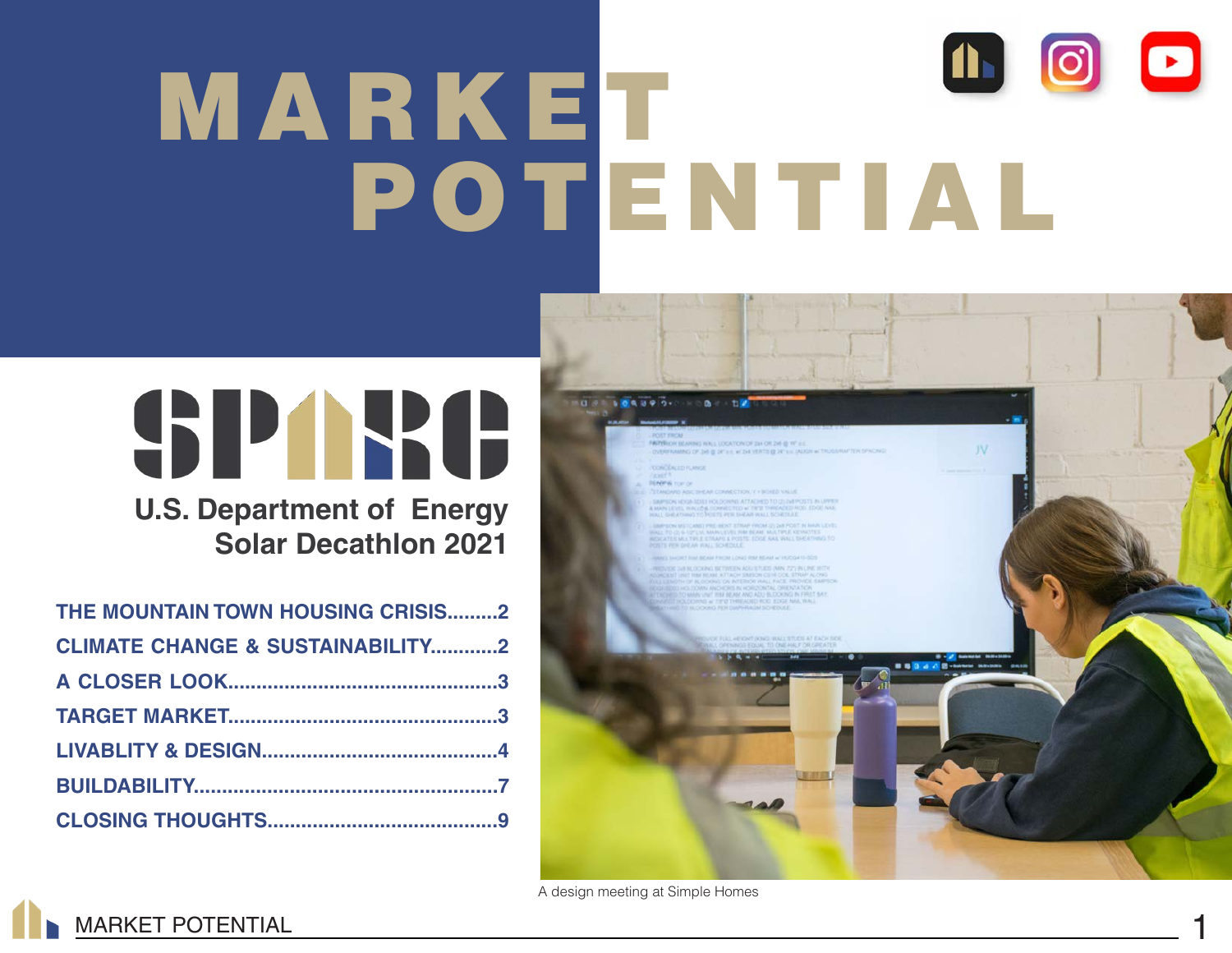

# THE MOUNTAIN TOWN HOUSING **CRISIS**

Mountain communities are in need of sustainable ways to increase density in low-density areas. Often misunderstood as existing purely for ski vacations, mountain towns are composed of multifaceted and lively local communities with real and complex economies much like the towns that people often visit from. In recent years, however, an influx of challenges are raising housing costs beyond the reach of both low- and middleincome residents. These are teachers, small business owners, restaurant staff, even seasonal resort employees, etc. who are being displaced by these issues. Without them, businesses suffer, and as a result, economies are weakened. The middle class is often considered the backbone of these mountain town economies and makes up a vital portion of the population during town development.

#### Currently, property and construction costs are high and on the rise.

Pairing this factor with cold climates that are accompanied by short build seasons explains why developers are choosing to build luxury homes with high return. In addition to a universal skilled labor

shortage, builders and developers are understandably selecting the most lucrative projects. Meanwhile, these second-homes often sit unused for the vast majority of the year, while the towns struggle to accommodate the heart of their community, middle-income residents and families<sup>1</sup>

WAC LIGHTING

Group<sup>14</sup>

**RenewAire** 

# CLIMATE CHANGE & **SUSTAINABILITY**

The climate change crisis is already here. The consequences of the world's level of inaction are making headlines consistently, highlighting both direct and indirect impacts around the globe. Among the direct include the record-breaking wildfires that destroyed 700,000 acres of land in Colorado alone just months ago, causing thousands to evacuate and entire properties to be burned to the ground. For mountain communities, this all happened in their backyard. An indirect consequence, the smoke from these fires extended far beyond the 700,000 acres, creating unhealthy air quality, causing respiratory issues and other dangerous health conditions for both people and animals throughout the West.2

Climate change has severe economic and social implications. Many fail to realize that the world's climate is deeply intertwined in various divisions of society (energy, agriculture, infrastructure, tourism, etc.). Unfortunately, if the world does not take appropriate action, time still progresses and people will need to continue to adapt to new and harsher norms whether they want to or not. The CU Boulder Team maintains a central focus to promote true sustainability. Often oversimplified, the comprehensive interpretation extends beyond environmental protection and includes two additional components: economic prosperity and social equity.3

Havelock Wool **1** REBENDING SUPPLY PROSPORT ALPEN **PERMILLER** 

Environmental decisions at home hold an understated degree of influence in the big picture. Moreover, they can end up being the more economical path in the long run. There's a common misconception among hesitant homeowners that buying energy efficient features is expensive. Although these kinds of upgrades can cost more money up front, they function more as an investment and often pay for themselves with the amount of energy they save over time. In 2015, the organization Energy Efficiency For All found that integrating energy efficiency strategies in a range of affordable housing types can yield energy savings between 15-30%.<sup>4</sup>

Aside from reduced operating costs and return on investment, homeowners are attracted to these aspects of eco homes:

NOCO

ACTIVE<br>ENERGIES

- Reduced maintenance required

- Comfort (e.g. When it's cold outside, the house can be heated faster and can stay warm longer)

- Home automation (smart home appliances)

- Support of a healthier planet and mitigation of climate change

Today, 89% of homebuyers nationwide want energy efficiencies incorporated into their



Figure 1: Smoke from nearby wildfires in Fraser, Colorado 2020. Source: Lizzy Sommer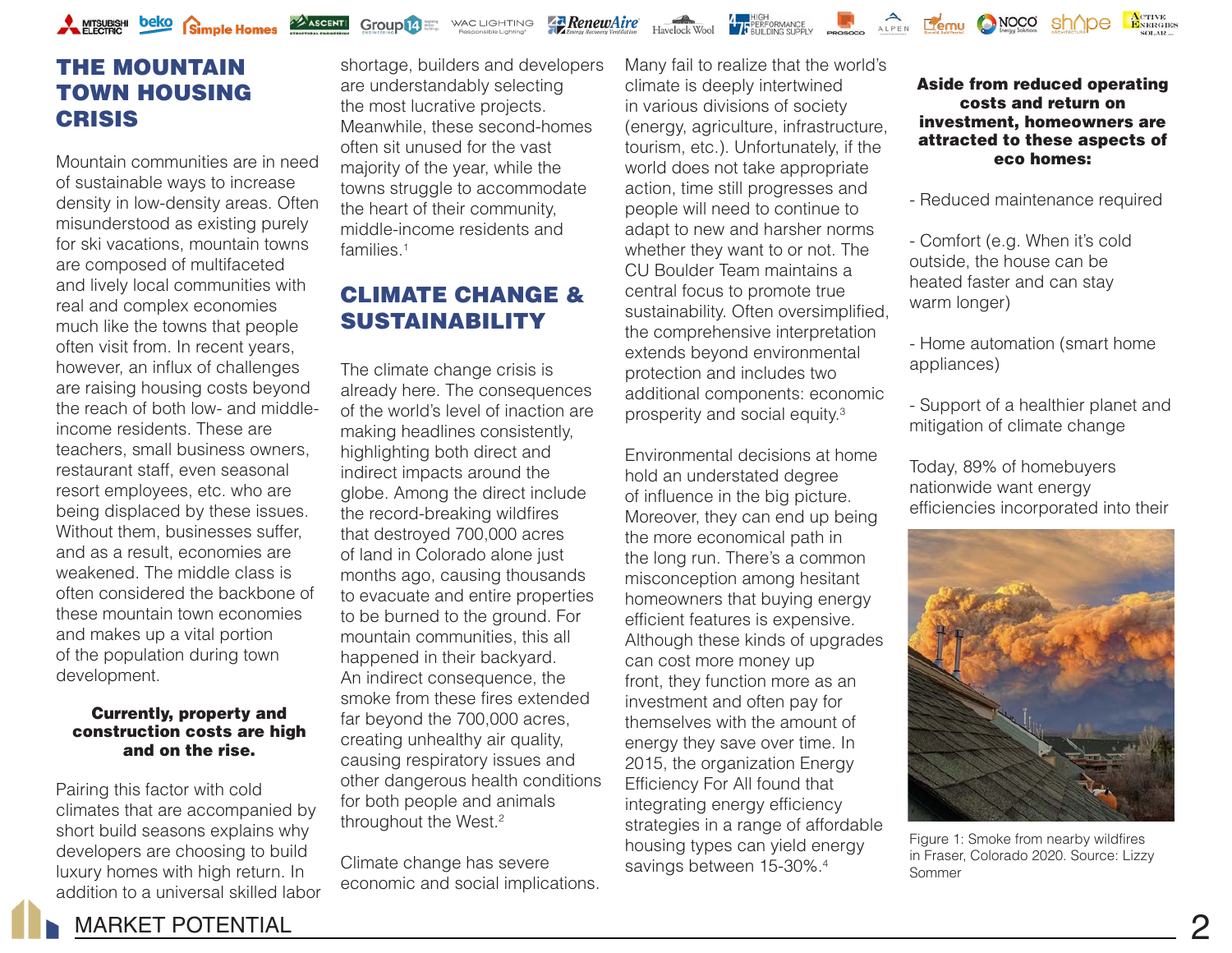

**Group 14** Elignal MAC LIGHTING

home, whether through appliances or a highly effective envelope.<sup>5</sup>

# A CLOSER LOOK

In order to establish practical and effective housing solutions, the CU Boulder Team believes it's necessary to not just investigate local issues at arm's length but to dive deeper and explore the community experiences and struggles more intimately. The reality is that housing is not one size fits all.

#### The SPARC House is the product of the team's globallyminded design goals applied in a specific setting with real people and real issues.

The team's story is based in Fraser, a charming town tucked away in the Rocky Mountains of Colorado, at an elevation of 8,574 feet and with a population of just 1,378 people.<sup>6</sup> By working with a client from before starting the design process, the CU Boulder Team was able to conduct close market research to better understand the unique experiences and struggles of Fraser locals.

With Winter Park just minutes away, Fraser attracts those who lead an active lifestyle, enjoy wildlife, and thrive on nearby ski resorts. Residents appreciate

the quirky, small-town feel where faces are familiar and everyone is seen as a valuable member of the community. In Fraser, there exists a mutual enthusiasm for live music and eccentric art in the form of public murals throughout the town, all of which further affirms a popular saying in the area to "Keep Fraser Funky."

**Za RenewAire** 

Residents are proud of the town's historical connection to the 1905 railroad that traversed the nearby Continental Divide (visible from the area), connecting Denver to Salt Lake City with Fraser situated along the way.7 Today, an Amtrak train station located in the center of town connects Fraser to the rest of the country. While local residents appreciate the network and access that the commuter train provides, the blasting horns of the coal trains that frequently pass through are a nuisance, particularly at night. This is especially true for lower-income residents who often live in sub-par housing with thin walls and little to no noise insulation.

As a former competitor for the trademark "Icebox of the Nation," Fraser possesses unique climate challenges that make it a notable location to use as precedent for designing net-zero, all-electric homes. Average seasonal temperatures in the US hover far above those in Fraser (see

Figure 2). Conversations with local contractors and town officials informed the team that Fraser experiences approximately three months of reliable construction conditions per year. With home and property costs rising, Fraser is experiencing the growing mountain town housing crisis firsthand, causing many to relocate and businesses to struggle to stay afloat. Those who can afford to live there are surrounded by a high and increasing number of luxury rentals that sit unoccupied for the majority of the year. Fraser is at risk of slowly losing its livelihood as a result.

Havelock Wool **The REPARTMANCE** 

The SPARC House's build site is representative of many other properties in the area, constricted and awkwardly shaped. The rise of property prices means lower-

and middle-income families are seeking out smaller plots of land. Examining the inner workings of the town of Fraser serves as a tool for designing a house that can seamlessly integrate into the community and confront relevant and important large-scale issues affecting all mountain towns but through the unique lens of one. By speaking closely with locals and attending town hall meetings, the CU Boulder Team intentionally incorporated residents into the solution process.

NOCO

sh^ne

ACTIVE<br>ENERGIES

# TARGET MARKET

The SPARC House addresses the needs of both middle class home buyers and lower-income longterm renters in mountain towns by providing a sustainable and gradual way for communities to



Figure 2: Fraser, Colorado, average annual low and high temperature as compared to Colorado State and in the US<sup>6</sup>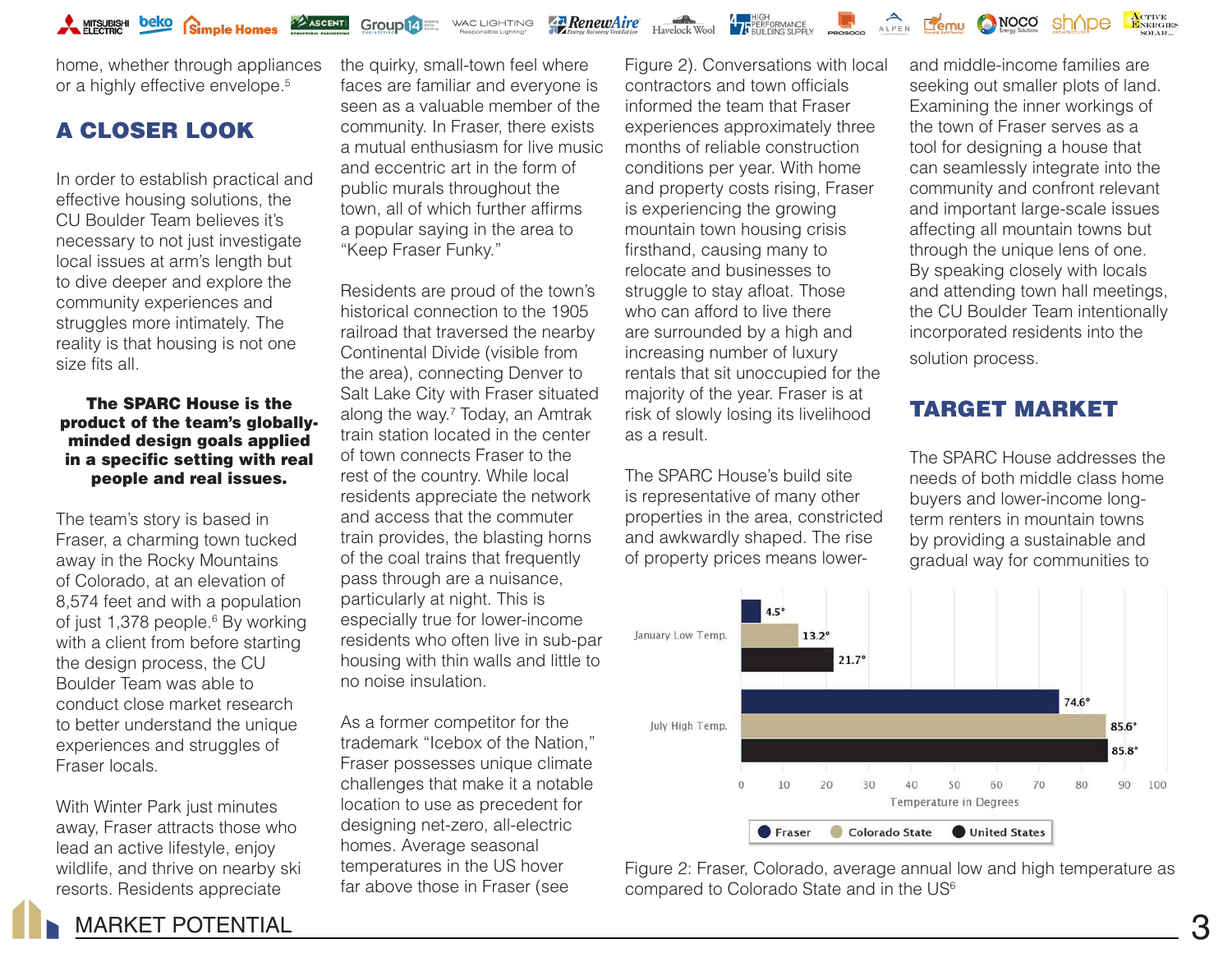

**Group 14** Street MAC LIGHTING

**Z**RenewAire



increase their density. The CU Boulder Team's target market consists of young couples, ages 25-40, who are looking to purchase a home in a mountain town. In 2021, this age range embodies generation Y, also referred to as millennials. As a whole, the most prevalent shared characteristic of this generation is their level of utilization of advanced technology.8 Millennials are more inclined than previous generations to welcome progressive and efficient systems that not only decrease energy use and therefore save them money, but also evolve user integration within the framework of their homes.

The team's target clients are young professionals who live active lifestyles, are involved in the community, and are experiencing various phases of life. The ideal household income for clients is just over \$60k in order to maintain a minimum of 2/3 of earnings for unrelated expenses. For reference, the median household income in Colorado is currently \$77k.<sup>9</sup> The CU Boulder Team created client personas named Antonio and Laura to demonstrate the possibility that the SPARC House affords residents.

Antonio and Laura (35 and 31 years old, respectively) have been married for three years and have been living in a 400

square foot apartment in Denver. Their companies have both gone completely remote during the pandemic and have no intent to require people to come back into the office full time after the pandemic is over, so they want to take this opportunity to move to the mountains. They have always loved to spend time outdoors, whether that is skiing, mountain biking, or hiking, and they've they've finally found their opportunity to focus on their passions. Though they prefer a small living space, they also want to be able to store all their gear and the opportunity to host friends and family in their own home. This makes Antonio and Laura ideal occupants for the SPARC House. Understanding that the pandemic has intensified the existing affordability issues in the community, the couple is eager to help alleviate the strain by renting out the ADU and simultaneously offsetting their mortgage payments.

The average American household has decreased in size from 3.33 people in 1960 to just 2.53 people in 2020.10 At the same time, the average home size in the US has spiked from 1,660 square feet in 1973 to a peak of 2,700 square feet in 2015. With fewer people living in larger spaces, this trend is problematic in a number of ways, including increased

environmental impact. However, a DataTrek analysis has found that since 2015, the trend has started to reverse itself and is expected to continue this trajectory.<sup>11</sup> With Americans starting to look for smaller homes, the CU Boulder Team has joined the conversation and is further challenging public perception about house size and livability.

The CU Boulder Team has worked alongside real clients who will ultimately reside in the SPARC House postconstruction. A millennial couple that currently reside in a 275 square feet Fraser condo, Kristen and Joe are passionate about their community and environmental issues. They are both involved in the clean energy industry in Fraser and are eager to progress current standards of living both locally and beyond in order to promote a more



Figure 3: The three elements of sustainability

sustainable lifestyle. When they're not working, Kristen and Joe enjoy mountain biking, rock climbing, skiing, and travelling in their selfmade solar powered camper van. They're eager to move in and showcase the SPARC House to the community.

sh∧pe

ACTIVE<br>ENERGIES

# LIVABILITY & DESIGN

The SPARC House creates a space for occupants to live both comfortably and efficiently. With three identical modules and a multi-story approach, the 1,176 square foot structure can fit on small or constrained plots of land without limiting the quality of the home experience.

With the average US house size's new downward trend, the SPARC House proves that small, multi-st ory homes provide a number of benefits to home buyers that often go unnoticed, including:

Multi-story = smaller footprint = lower cost of foundation and roofing

Less space to heat and light  $=$ lower energy bills

Ideal for 1st home buyers who want to gradually grow into their home

Less time spent maintaining, more time spent living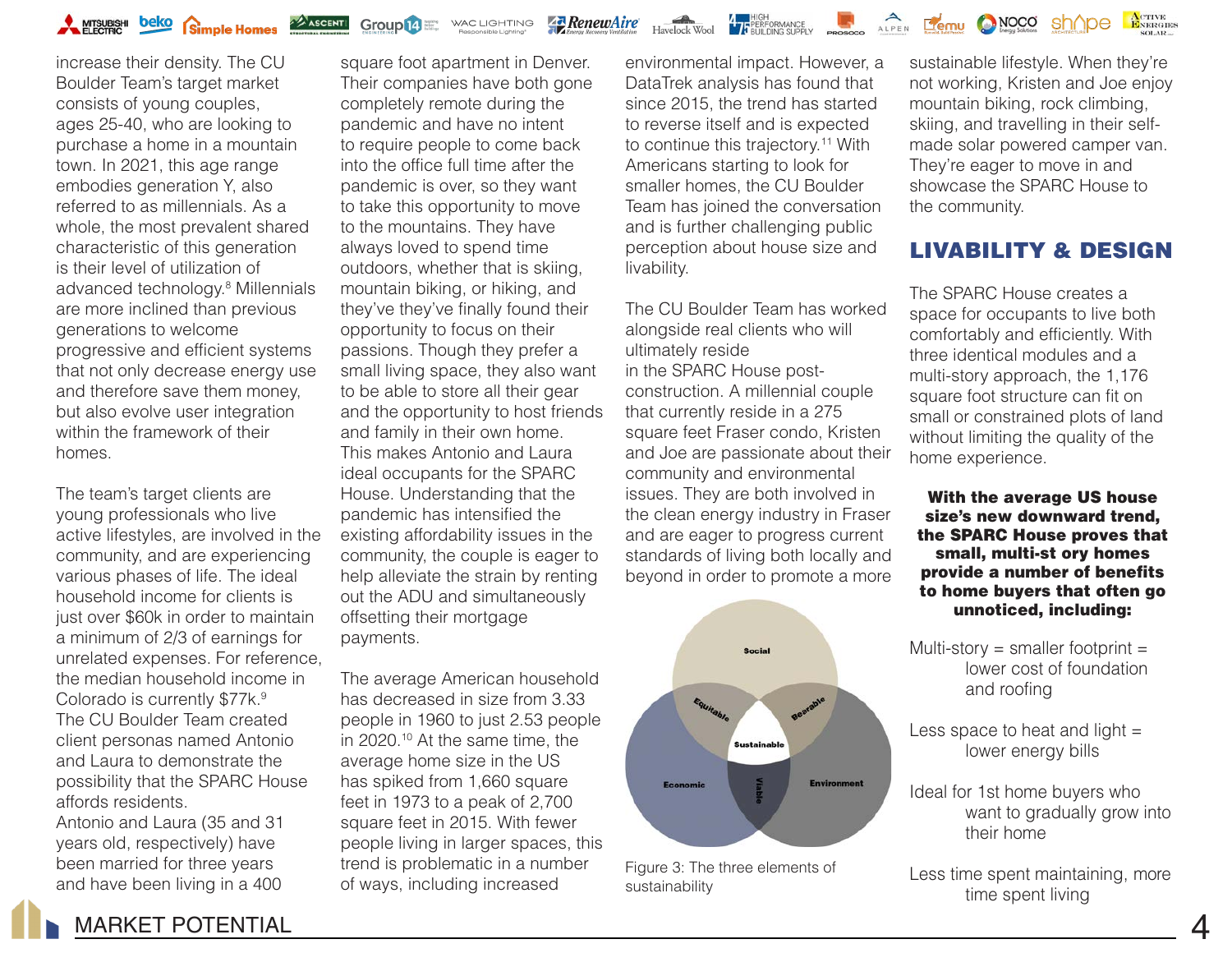**Group 14** Esting WAC LIGHTING

**RenewAire** 



Higher roofs can clear tree and neighbor shadows, allowing for more solar access and higher PV production

Increased access to views of mountain peaks

Innovative, multi-functional uses of indoor space allow smaller homes to reap the benefits of larger homes (feelings of space, openness, and privacy) without having to endure the troubles commonly associated with them (higher heating bills, costly maintenance, more to clean, buildup of clutter, wasted space, etc.). Research even suggests that size is the most significant factor of a house's environmental impact, making the case for downsizing all the more important.<sup>12</sup> Especially in mountain communities where construction is limited and expensive, the CU Boulder Team recognizes the power in building smarter, not bigger.

Two of the three modules are vertically stacked and referred to as the main unit. The bottom floor of the main unit houses the open kitchen/living space and powder room, while the office space, master bathroom, and master bedroom are all located on the second floor in addition to laundry access. With access beneath the stairs, a conditioned crawl

space beneath the house provides homeowners with ample storage for outdoor equipment and nondaily-essentials.The two floors within the SPARC House provide a clear separation of space and a distinction between shared space (bottom floor) and private quarters (upper floor).

#### Rise of the ADU

Likely the most distinguishing element of the SPARC House is the third module, designed to serve as an attached accessory dwelling unit (ADU) situated directly adjacent to the main unit, with its own exterior entry and lockoff access from the main house. The ADU functions as a separate, rentable unit with a studio layout including a sleeping area, full bathroom, living area, and kitchenette. This not only provides the homeowners with a source of income that can offset the cost of the home, but also sustainably addresses the need for more affordable housing options for lower-income residents and workers who are otherwise unable to live in mountain communities.

The demising wall separating the ADU from the adjacent module is also a double wall, which enhances privacy by reducing sound transmission between units. This also allows the possibility for the main house to be constructed and the ADU module added at

a later date if desired. At the discretion of the homeowners, the ADU enables potential future expansion of their space. The third module can be transformed into a second bedroom, larger living space, etc. sparing homeowners from requiring costly expansions to upsize their home. The SPARC House aims to not only meet current needs, but also hold space for a variety of needs in every phase of life because young couples, especially, benefit from a home that can grow along with them.

The ADU arrangement promotes stronger communities by allowing homeowners to recognize and meet the needs of other locals. It provides opportunity for interaction and formation of new relationships, fostering the development of more unified neighborhoods and sustainable density growth. According to the United Nations, along with creating healthier economies and an increased sense of safety, integrated communities have the potential to improve the overall well-being of their people.<sup>13</sup> The SPARC House allows mountain towns the ability to showcase the power of not just sustainable housing but also sustainable communities.

Historically, ADUs have had a wavering track record. In the



1940s and '50s, having an accessory dwelling unit was popular across the US as a way to help manage mortgage payments and other common expenses. They were successful because the demand was there. Over time, however, increased zoning regulations began to heavily restrict - if not eliminate - ADUs in an effort to protect suburban single-family neighborhoods throughout the nation. In recent years, as demand for affordable housing reaches crisis level throughout much of the country, communities are being forced to reexamine these laws.14

Unfortunately, progress has been slow to meet the demand. The complicated and outdated regulation continues to deter homeowners in the meantime. Some metropolitan cities like Austin, Texas, have recognized the potential of ADUs for mitigating affordability issues and have reversed previous legislation to the extent of now proactively organizing ways in which residents are encouraged to build and rent them out.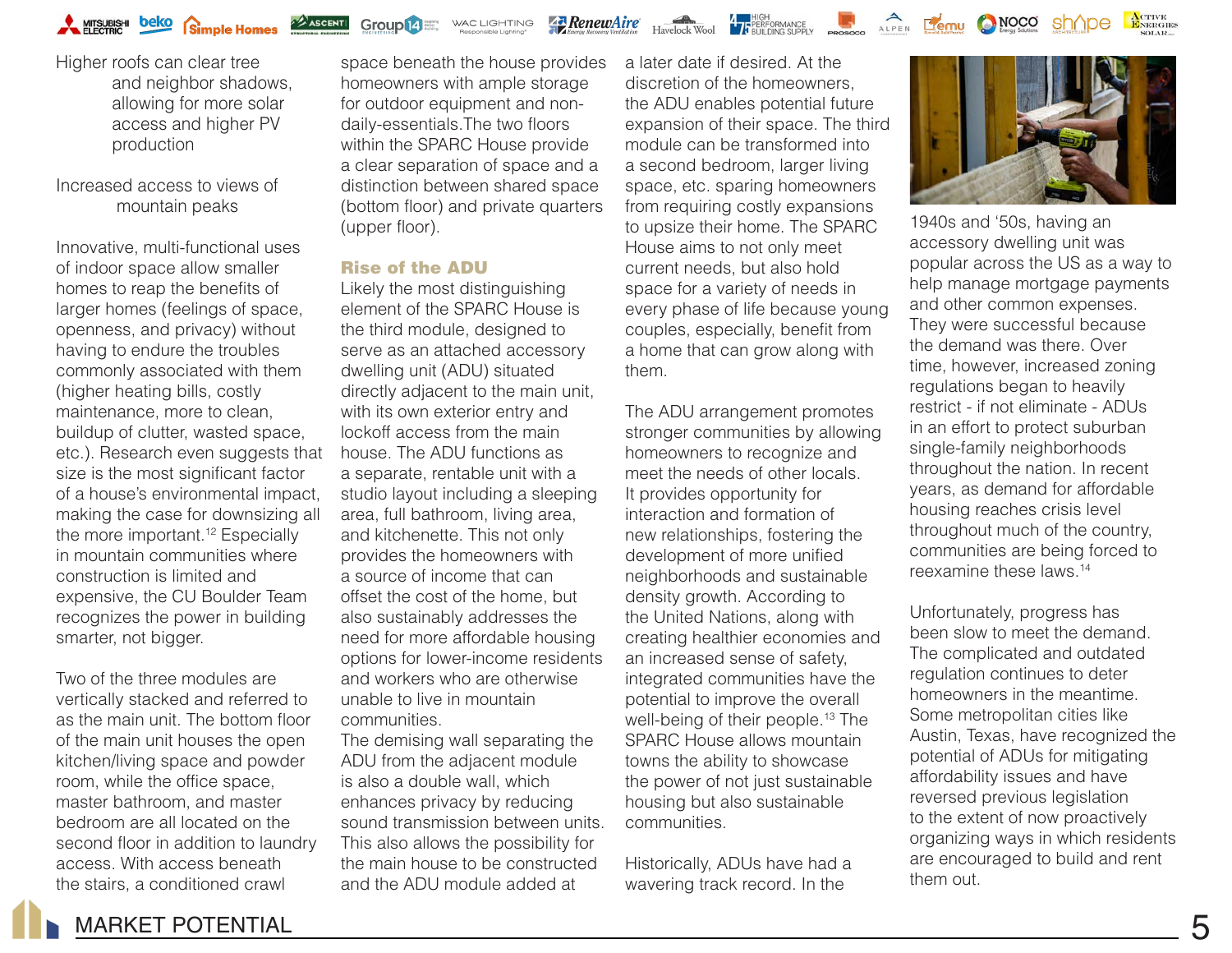

**Group 14** WAC LIGHTING

**RenewAire** 

Havelock Wool 17 BENDING SUPPLY PROGRAM ALPEN EGMU CONGO



Remove complicated legal obstacles

Scale back design restrictions and permitting requirements.

Find ways to incentivize financially

Lower certain associated costs; provide ADU loan programs, waivers, or discounts to homeowners.

Actively advocate and educate

Assemble accessible and updated information regarding ADUs and how to pursue their development.<sup>15</sup>

The CU Boulder Team recognizes that ADUs wouldn't only be successful in metropolitan cities, but also in mountain towns where the cost of land and living is also becoming unattainably high for many residents who play major roles in their local economies. ADUs can help these communities increase density gradually and sustainably. The mountain town of Durango, Colorado, has already been working to

implement several strategies to offset local housing affordability issues, including updating policy regarding accessory dwelling units, which has gained the city special recognition.<sup>16</sup>

In 2018, the Fraser Municipal Code adopted ordinance number 452, which in Section 19-2-470, eases restrictions associated with ADU development, including reducing the minimum floor area to 200 square feet, thereby enabling more homeowners living on space-constrained plots of land to consider adopting an ADU.17 Still, scaling back restrictions doesn't necessarily excite more homeowners to build ADUs if they're not yet informed about the concept or its potential advantages. With this, the CU Boulder Team responds to a gap between administration and community. The SPARC House implements an attached ADU in its design to showcase to the local community and surrounding mountain towns that they are effective investments that can not only help alleviate local housing issues, but also can provide homeowners an additional source of income in order to grow their wealth sustainably.

As an indirect consequence of the coronavirus pandemic, demand for ADUs has escalated nationwide. Now in 2021, it offers

much more than a rentable space or a conveniently existing future addition. It allows for a completely separate work-fromhome space with the privacy and silence most normal home offices simply can't provide. It can function as a flex space: an artist studio for creatives or designated exercise space while gyms are temporarily shut down. It also enables temporary detached living situations in order to quarantine safely or care for immunocompromised family members.18 Throughout the current global health crisis, ADUs have proven to be an unexpected champion for many American families, and their

popularity is only continuing to increase.

sh∧pe

#### The Envelope

The SPARC House's exterior walls contribute to an optimal indoor experience for residents. The east, south, and west facades all include doors and windows for exterior access, daylighting, and passive heating. Only two windows are located on the north facade in order to allow residents to enjoy panoramic views and cross ventilation in the summer months while also minimizing thermal losses in the winter. On the second floor, high set windows provide more passive heating



Figure 4: High set windows in the SPARC House allow mountain peak views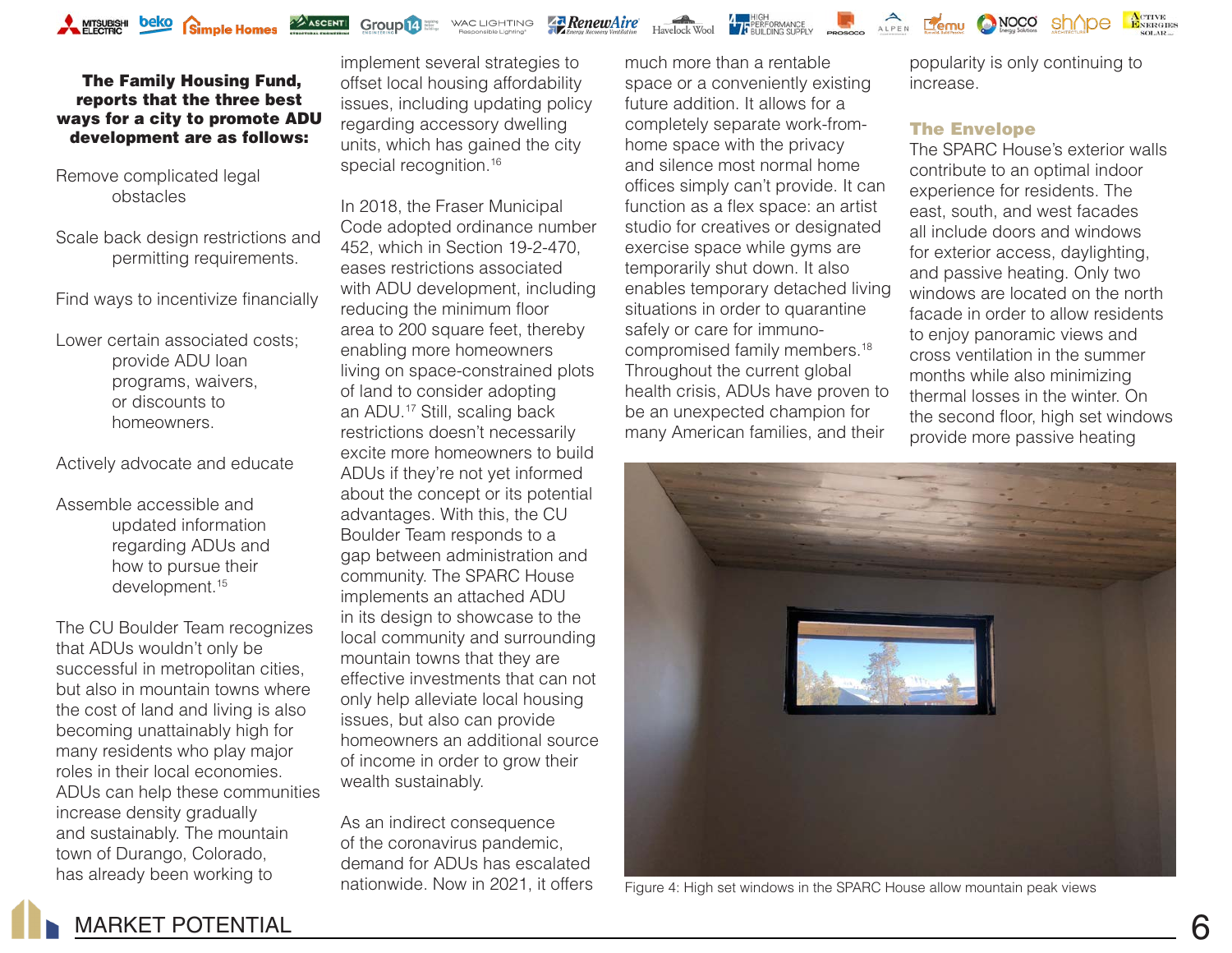

**Group 14** English WAC LIGHTING

**RenewAire** 

Havelock Wool **The Representation Construction**<br>Havelock Wool **The BUILDING SUPPLY** 



|                                                                       | <b>Wall R-Value</b> | Roof R-Value                                 |
|-----------------------------------------------------------------------|---------------------|----------------------------------------------|
| Climate Zone 7 Residential<br>Home Code Standard Insulation<br>Values | $R-20+5$            | $R-49$<br>(R-38 acceptable at<br>truss heel) |
| <b>SPARC House</b><br><b>Insulation Values</b>                        | $R-42$              | $R-59$                                       |

in the space during the winter months when the sun's rays are angled lower in the sky, meaning they are less obstructed by the roof's overhang.<sup>19</sup> Additionally, the high set windows allow for an added sense of privacy for occupants, concealing the tops of neighborhood homes while still perfectly capturing the beauty of the mountain ranges in the distance. This provides homeowners with a unique impression of serene seclusion without actually needing to live in an isolated area.

By outperforming the code requirements for insulation values in climate zone 7 residential homes, the SPARC House retains heat both effectively and efficiently (see Table 1). Havelock wool, a sustainably-sourced insulation material used throughout the envelope of the house, provides additional latent services to the occupant such as absorbing harmful chemicals from the air

as well as absorbing sound. Not only does this provide an extra measure of privacy between the main unit and the ADU, but it also provides an increased buffer to the frequent noise attributed to the train transit through town.

#### Lighting

In addition to intentionally oriented windows that allow daylighting, the hardwired electric lighting scheme consists of an ambient layer of warm but efficacious light at the living and working areas of the house. Recessed downlights in the lower main area and ADU are used to provide ambient lighting for movement through the space, and near the main kitchen and ADU kitchenette. Additional under cabinet lighting at the kitchens will reduce shadows on working surfaces. Sconces with diffuse, luminous surfaces and distribution onto nearby walls provide surface lighting near living spaces for the dual purpose of functional lighting and to suggest warmth near the

eating areas. Throughout the ouse, light colored surfaces and mirrors compliment the surface illumination to create a sense f spaciousness in the small potprint. Each unique luminaire ype in the house, in each zone, **is its own lighting zone so that** ach space can have a range of ghting scenes, each contributing **b** a unique function and feel of the one as needed at a specific time. This will help the small footprint meet a range of space needs. The lighting control intent is manualon with automatic-off at regularly scheduled times of day through the energy information system. The off times will coincide with high daylight hours and midnight to offer a reset to all-off in the house.

#### Integrated Systems

With the integration of three singlezone heat pumps, the SPARC House allows the occupants to thermally control each of its three modules separately. This enables the ADU's heating set point to be minimized whenever it's not occupied, saving the homeowners both energy and money. The heating system functions in tandem with an Energy Recovery Ventilation (ERV) system to more effectively retain both heat and humidity in the air, which has a notoriously low presence in alpine climates and is important for optimal indoor comfort.

#### The Transition to Solar

NOCO

ACTIVE<br>ENERGIES

sh^ne

Solar power is a rapidly developing renewable energy source that is projected to expand within the US substantially over the next decade. A Harris Interactive poll conducted in 2012 on behalf of SunRun, a residential solar company, found that 77% of respondents that didn't already have it, would install a rooftop solar array if cost was not a factor. The same study indicated that 97% of Americans overestimated the cost of going solar.<sup>20</sup> Even a decade ago, a misinformed public perception prevented scores of people from investing in solar power. Furthermore, the average cost of installing residential solar starting in 2010 over an eight year period dropped almost 65% from \$7.34/watt to \$2.70/watt in 2018.<sup>21</sup> Fortunately, the perception of solar energy today is vastly improving as additional data is released. More recently in 2019, CITE Research reported that 70% of survey respondents would even support a national mandate requiring all newly constructed homes to include solar panels. Within this study, the demographic that was most receptive to the concept included younger adults, aged 25 to 34.

### BUILDABILITY

The CU Boulder Team's approach to buildability merges innovative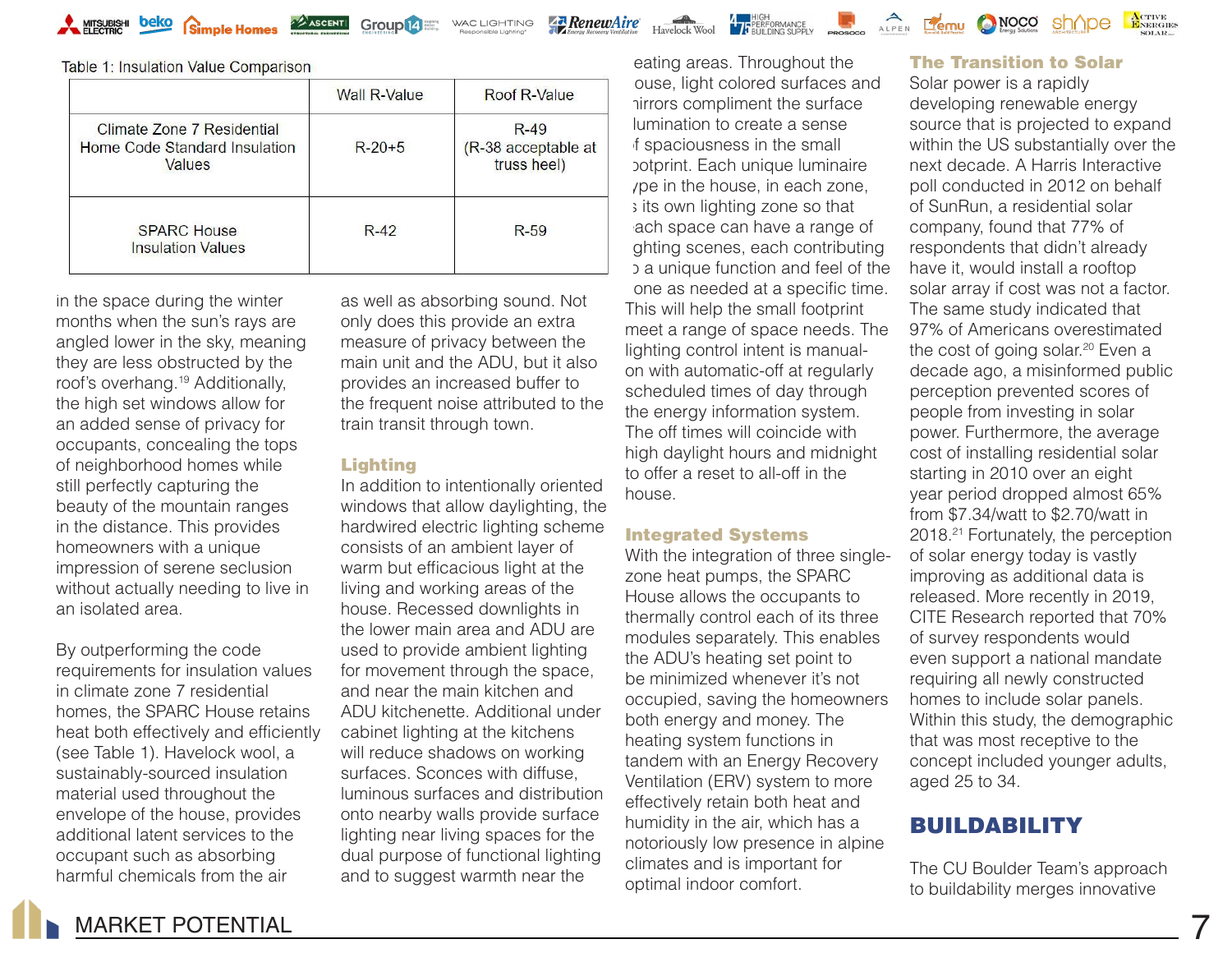

construction methods with longstanding local expertise. In order to combat the construction limitations that burden mountain towns, the team worked with Fraser contractors to understand what was working there and what wasn't. Through this, the team was able to pay special attention to specific construction elements (such as moisture management in walls) informed by lessons learned from contractors' alreadyestablished history with residential construction in Fraser.

#### Panelized Prefab: The Modular Movement

Modular construction is not a new concept to the building industry. In fact, it has been steadily on the rise. A McKinsey & Company report released in 2020 revealed that the portion of new North American real-estate construction attributed to permanent modular construction increased by 50% from 2015 to 2018.<sup>22</sup> There's still a long way to go, though, with modular construction representing less than 4% of the country's housing market as of last year. A form of prefabrication, modular construction allows a house to be built in separate components in a climate-controlled factory to then be assembled on site. More recently, a new age of prefabrication has been brought on by advanced digital planning and production technologies.

#### Advantages to modular construction measured through impact on project delivery as reported by Dodge Data & Analytics in 2020 include:

WAC LIGHTING

**RenewAire** 

- Improved Productivity
- Improved Quality

Group<sup>14</sup>

- Increased Schedule Certainty
- Improved Cost Predictability
- Reduced Waste Generation by **Construction**
- Increased Client Satisfaction
- Improved Safety Performance<sup>23</sup>

In mountain towns where build seasons last only a few months, being able to construct in a climate-controlled factory means that timelines are no longer contingent on weather conditions. McKinsey & Company reported that modular can even cut down construction timelines by 30- 50%. This allows for the house construction to be underway in afacility at the same time that site work is being done, therefore by the time the site is ready, the house can be transported in pieces and assembled on site in a matter of a few days. By improving productivity and schedule certainty, modular construction

also reduces the need for labor, which is important in the current skilled labor shortage. This in turn helps to reduce cost. Panelized construction is more suitable to be used in mountain towns as opposed to volumetric construction because the panels can be transported on the bed of a truck in a 'stacked' formation and therefore are able to reach more remote locations. Volumetric modules often require oversized load trucks, which can be expensive and are not ideal for transportation to more secluded mountain towns.

**4**<br>**17 PERFORMANCE**<br>**17 REBUDING SUPPLY** 

In the lens of its environmental impact, because prefabrication construction takes place in factories that commonly use material optimization methods, lumber is cut by high precision machines which result in up to 15% less waste during framing and more reuse of excess materials.24

#### Keep it Simple

In order to create a home design that was easily replicable and adoptable across mountain towns, the CU Boulder Team needed to ensure that major design elements were standardized and streamlined. While today's modular construction allows for more flexibility in design than previous years, the team still felt it was important to minimize construction costs and complexity

of the structure by implementing measures such as a repeated

NOCO

ALPEN **LIEMU** 

ACTIVE<br>ENERGIES







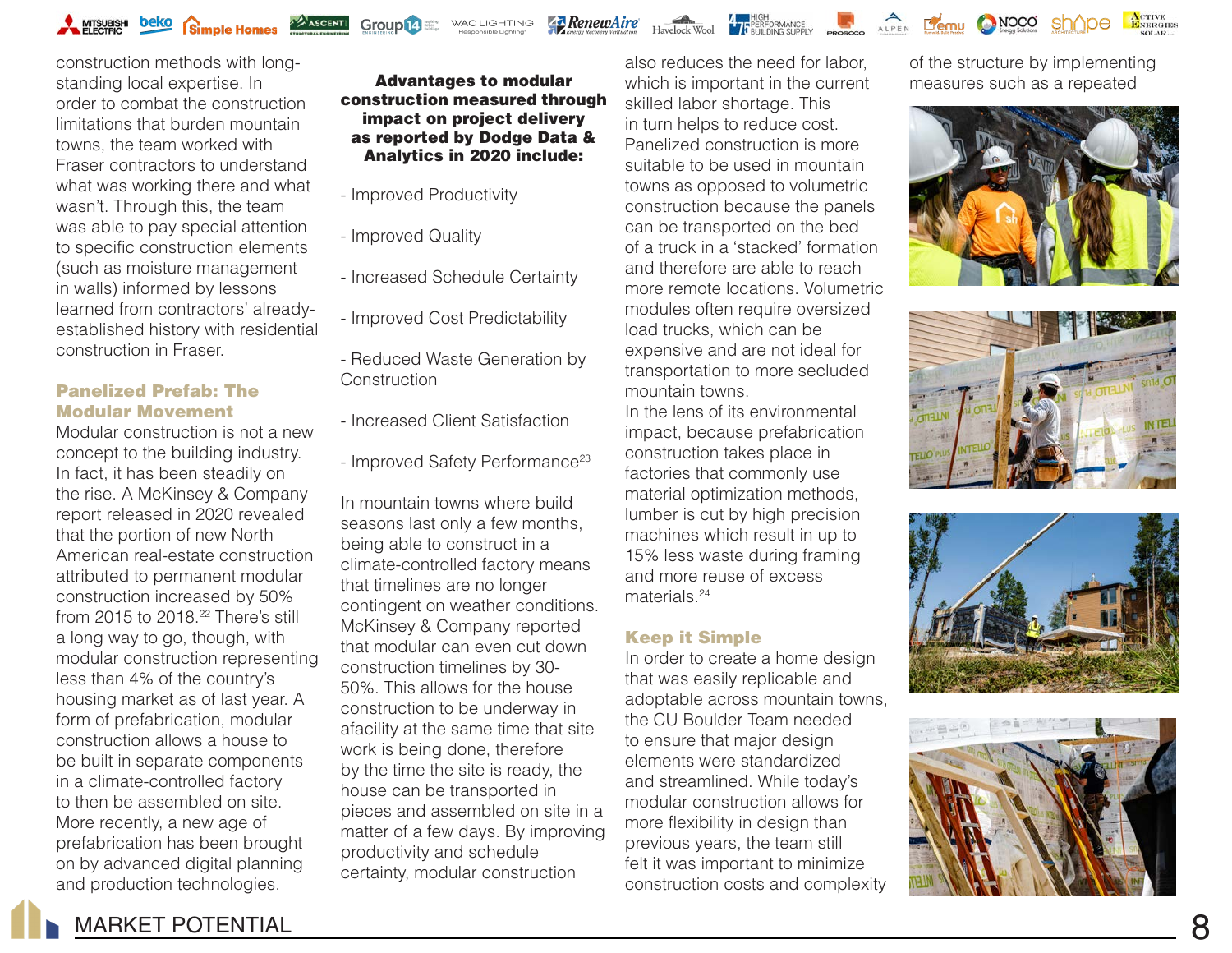**Group 14** WAC LIGHTING

**Za RenewAire** 



range of window sizes used throughout the house. The L-shaped form, composed of three identical rectangular modules, was another intentional design decision that allowed for maximized use of space and simplicity of assembly in the case of mass replicability. While implementing a straightforward basis of design, the SPARC House still allows limitless features to customize and elevate the house to a home, unique to the style of the homeowner. These opportunities can range from exterior siding treatment all the way to interior finishes.

#### Simple Homes & Swedish Influence

In the early stages of the design process, the CU Boulder Team formed a partnership with Simple Homes, a panelized modular startup based in Denver, Colorado, that focuses on innovative residential design. Their practice is uniquely integrated around a Scandinavian-inspired panelized building system used to streamline the construction process with advanced laserprecision technology and high quality production machinery. The modular construction industry is far more progressive in Sweden, where around 80% of all housing is a product of panelized construction.25 Before the recent technological revolution

that began 20 years ago, the US construction industry was notoriously known for its slow development over the past century.26 Now, it's stumbling to catch up with countries like Sweden that have established modular construction as a sustainable and viable solution for the local housing market as it slowly takes over former methods. Built in a Day

After completion of the panelized construction in-factory, the SPARC House wall panels were placed on a Simple Homes truck and driven to the final site in Fraser. There, with the help of a local crane operator, a Fraser contractor, and the Simple Homes team, the panels were set and assembled in less than a single day, creating minimal noise interference for the neighborhood. In a broader scope, this kind of pace suggests that more housing can be introduced in a shorter period of time, meaning local contractors can fit a high number of projects into a season that meet the needs of the community.

# CLOSING THOUGHTS

Through close market research, the team recognized and wanted to underscore the notion that beyond considering the goals set forth within the design philosophy, which target the big-picture issues faced by mountain towns, including climate change, the SPARC House has to be a home first and foremost.

#### There is a balance - a sweet spot - where innovation and technology meet livability and practicality.

In Swedish, the concept of "not too much or too little" is known as 'lagom'.27 Scandinavian influence has crept into multiple facets of the CU Boulder Team's project, from chosen modular construction

methods to the SPARC House's minimalistic design. The word 'lagom' has also been latently central to the CU Boulder Team's journey from the beginning of the design process when it was first introduced, until the end as construction wraps up. The truth is, in order for a house to be a home, all of the high-performance technology and unique design features need to make sense for the residents, their values, their lifestyle, and the unique circumstances that surround them. In the end, it's about much more than a competition; it's about a future.

#### Endnotes

1. Harford, M. (2019, February 07). Locals can't afford it: Grand County SAW housing prices soar in 2018, and it's only expected to continue. Retrieved February, from https://www.skyhinews.com/news/grand-county-saw-housing-prices-soar-in-2018-and-its-only-expected-to-continue/

2. Sakas, M. (2021, January 09). Colorado wildfires are climate CHANGE 'in the here and Now' - and a sign of summers to come. Retrieved February, from https://www.cpr.org/2020/08/20/colorado-wildfires-climate-change-drought-snowpack/

3. Myclimate. (n.d.). Retrieved March, from https://www.myclimate.org/ information/faq/faq-detail/what-are-the-effects-of-climate-change/ 4. Authorship, S., Starus, S., & Writer, S. (n.d.). Can housing be both energy-efficient and affordable? Retrieved February, from https://www. greenbiz.com/article/can-housing-be-both-energy-efficient-and-affordable

5. Taylor, A. (2020, October 16). 11 home Features Today's buyers want most. Retrieved February, from https://www.kiplinger.com/slideshow/real-estate/t010-s001-home-features-that-buyers-want/index.html 6. Fraser, Colorado Climate. (n.d.). Retrieved February, from https://www.